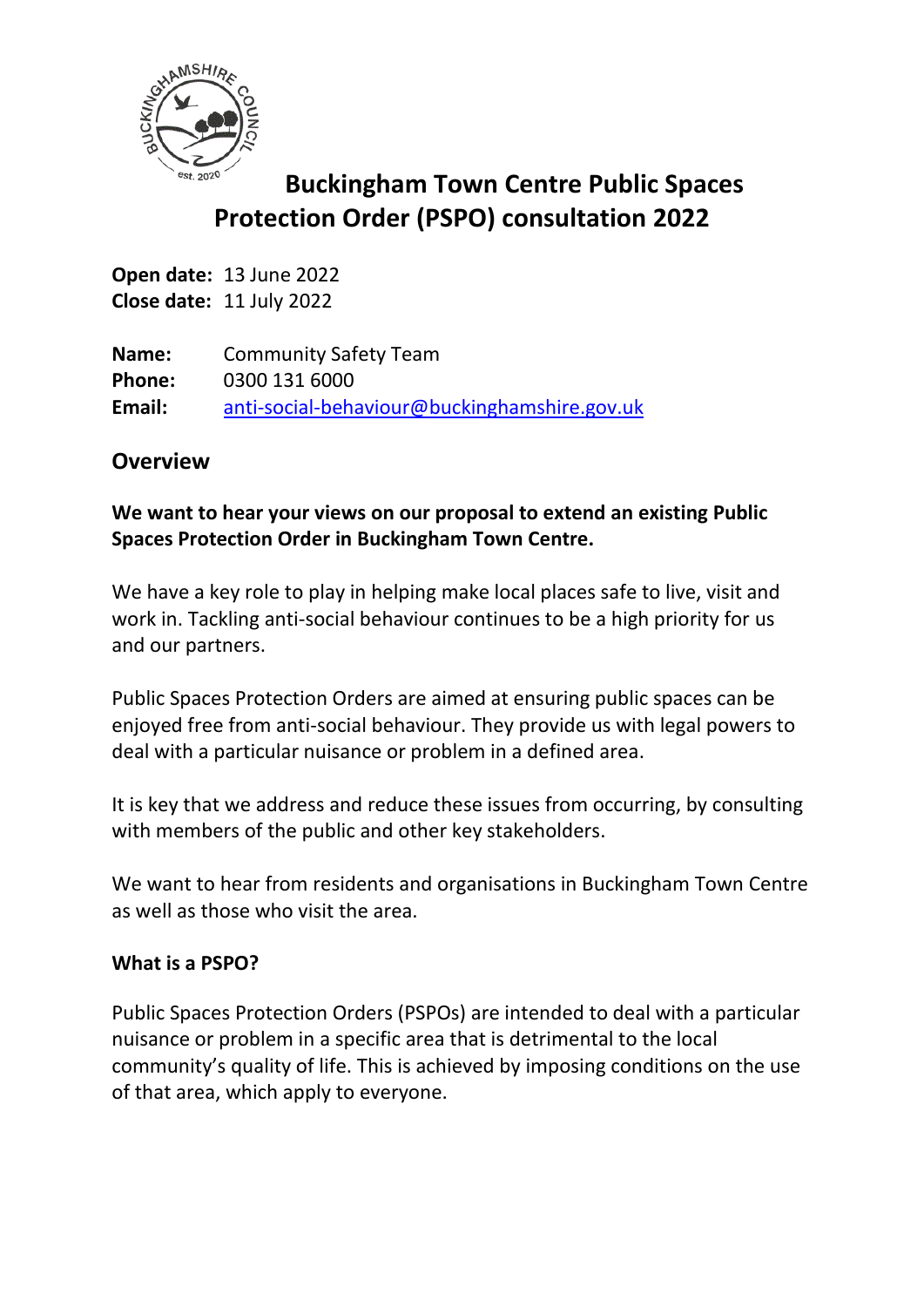Councils can use PSPOs to prohibit specified activities, and / or require certain things to be done by people engaged in particular activities, within a defined public area.

A single PSPO can be used to target a range of different anti-social behaviour issues. A PSPO can last for up to three years, after which it must be reviewed.

## **What can PSPOs be used for?**

PSPOs can be used to restrict a broad range of activities.

Under section 59 of the Anti-Social Behaviour, Crime and Policing Act 2014, local authorities must be satisfied on reasonable grounds that the activity subject to an Order:

- has a detrimental effect on the quality of life of those in the locality (or it is likely that activities will take place and have such an effect)
- is (or is likely to be) persistent or continuing in nature
- is (or is likely to be) unreasonable
- justifies the restrictions being imposed.

### **How are PSPOs enforced?**

Authorised officers from Buckinghamshire Council and the Police will be able to enforce the restrictions and requirements of a PSPO. This can include issuing Fixed Penalty Notices.

The Fixed Penalty Notice for a breach of a PSPO is £60 if paid within 10 days, and £100 if paid within 14 days.

## **Buckingham Town Centre Public Spaces Protection Order (PSPO)**

The Buckingham Town Centre PSPO was introduced to address the consumption of alcohol and anti-social behaviour associated with the consumption of alcohol, taking place in the public place.

The order was automatically converted from a Designated Public Place Orders on 20 October 2017.

The area of the PSPO is shown in the Map of Buckingham Town Centre PSPO document.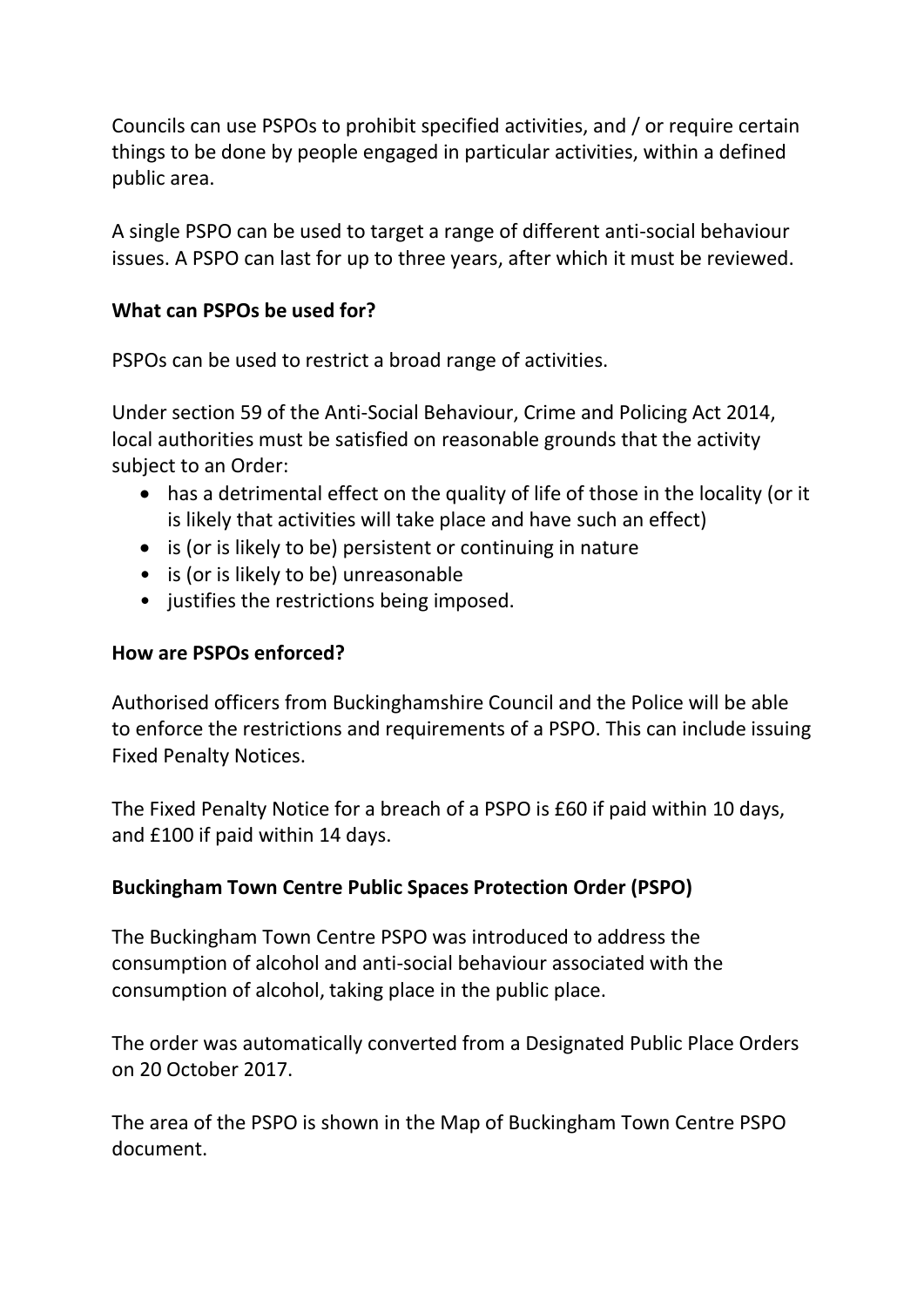The PSPO restricts any person from consuming alcohol or being in possession of an open container of alcohol within the area of the PSPO at all times. Anyone continuing to carry out these activities in the restricted area is committing an offence.

For full details and conditions of the Order, please see the Buckingham Town Centre PSPO document.

The PSPO was extended for a further two years from 16 October 2020.

### **What we are proposing / consulting on**

## **We are proposing to extend the Buckingham Town Centre Public Spaces Protection Order for a further three years.**

An extension is being proposed to prevent:

- Occurrence or re-occurrence of the activities identified in the Order, or
- An increase in the frequency or seriousness of the activities identified in the Order

If not extended, the Buckingham Town Centre PSPO will expire on 15 October  $2022$ 

**We want to hear your views on how the PSPO is addressing anti-social behaviour in the area and whether you think the PSPO should be extended.**

#### **Related documents**

Before you respond to this consultation, please have a look at the following documents. These documents are available on the Buckingham Town Centre Public Spaces Protection Order (PSPO) consultation 2022 page at [https://yourvoicebucks.citizenspace.com](https://yourvoicebucks.citizenspace.com/)

- Buckingham Town Centre PSPO document
- Map of Buckingham Town Centre PSPO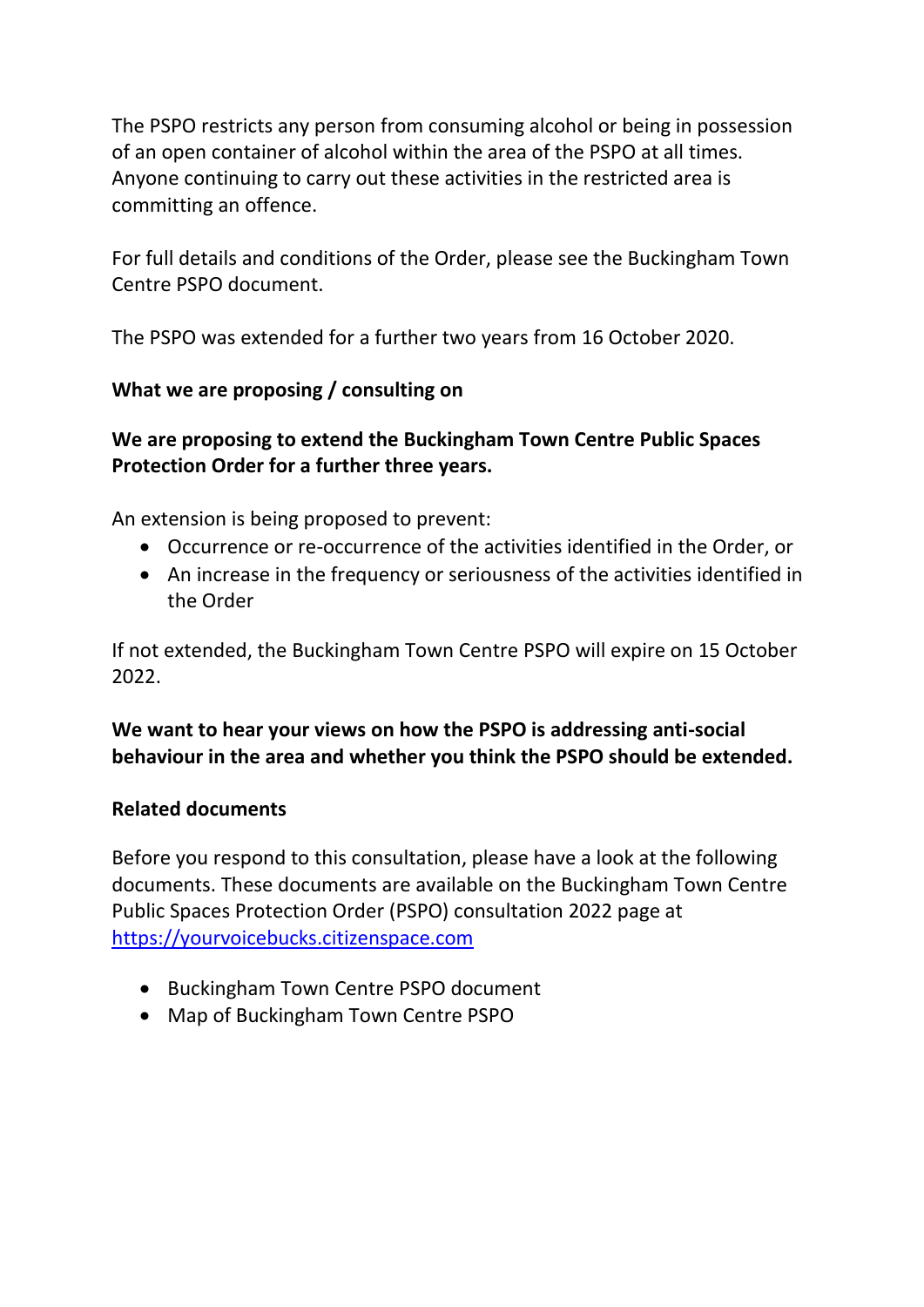#### **How to have your say**

You can tell us your views in one of the following ways:

- Complete the online survey at [https://yourvoicebucks.citizenspace.com](https://yourvoicebucks.citizenspace.com/)
- Complete, and return, the printed version of the survey below
- Email us at [anti-social-behaviour@buckinghamshire.gov.uk](mailto:anti-social-behaviour@buckinghamshire.gov.uk)
- Write to us at Buckingham Town Centre consultation 2022, Community Safety Team, Buckinghamshire Council, Walton Street Offices, Walton Street, Aylesbury, HP20 1UA

If you have any questions about this activity, please email us [anti-social](mailto:anti-social-behaviour@buckinghamshire.gov.uk)[behaviour@buckinghamshire.gov.uk](mailto:anti-social-behaviour@buckinghamshire.gov.uk) or phone us on 0300 131 6000.

## **Please tell us your views by midnight on Monday 11 July 2022.**

#### **What happens next**

We will review and consider the consultation responses.

The decision whether to extend the Buckingham Town Centre Public Spaces Protection Order will be made before the end of October 2022.

#### **Privacy**

We will use the information you provide here only for this activity. We will store the information securely in line with data protection laws and will not share or publish any personal details. For more information about data and privacy, please see our [Privacy Policy.](https://www.buckinghamshire.gov.uk/your-council/privacy/privacy-policy/)

If you have questions about data and privacy, please email us on [dataprotection@buckinghamshire.gov.uk.](mailto:dataprotection@buckinghamshire.gov.uk) Or write to our Data Protection Officer at Buckinghamshire Council, The Gateway, Gatehouse Road, Aylesbury, HP19 8FF.

## **Buckingham Town Centre Public Spaces Protection Order**

The PSPO addresses the consumption of alcohol and anti-social behaviour associated with the consumption of alcohol, taking place in the public place.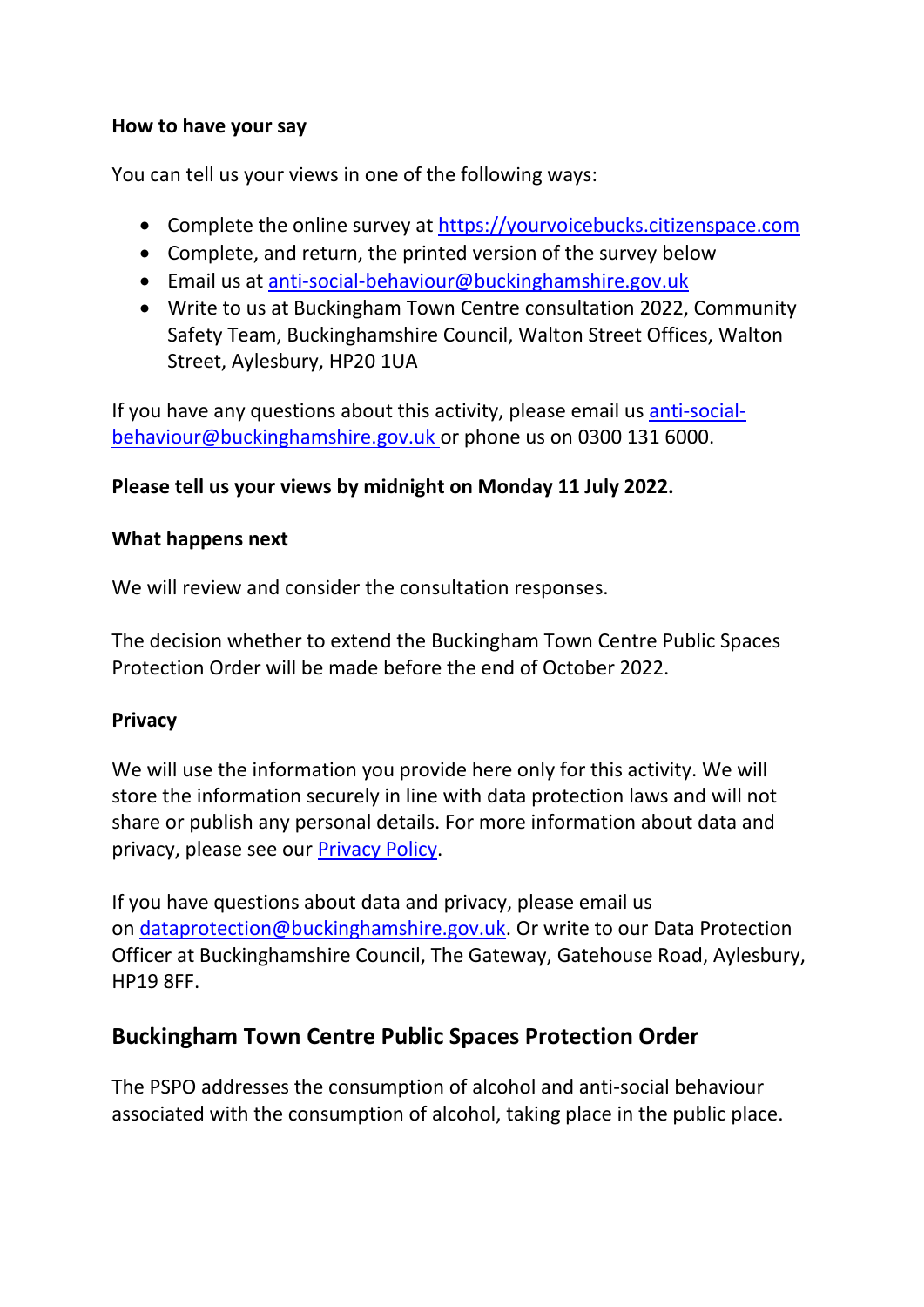The PSPO restricts any person from consuming alcohol or being in possession of an open container of alcohol within the area of the PSPO at all times.

For full details and conditions of the Order, please see the Buckingham Town Centre PSPO document.

We are proposing to extend this PSPO for a further three years to prevent:

- Occurrence or re-occurrence of the activities identified in the Order, or
- An increase in the frequency or seriousness of the activities identified in the Order
- **1. Do you think there is a problem with alcohol-related anti-social behaviour within the area of the Public Spaces Protection Order?**

Please tick  $($ ) one option

- $\Box$  Yes
- $\Box$  No
- $\Box$  I don't know
- **2. Do you think that alcohol-related anti-social behaviour has reduced in Buckingham Town Centre since the Public Spaces Protection Order was introduced in October 2017?**

Please tick  $($ ) one option

- $\Pi$  Yes
- $\Box$  No
- $\Box$  I don't know
- **3. Do you think that the Buckingham Town Centre Public Spaces Protection Order should be extended for a further three years?**

Please tick  $($  <math>\checkmark) one option

- □ Yes
- $\Pi_{NO}$
- $\Box$  I don't know

#### **4. Please tell us the reasons for your previous answer:**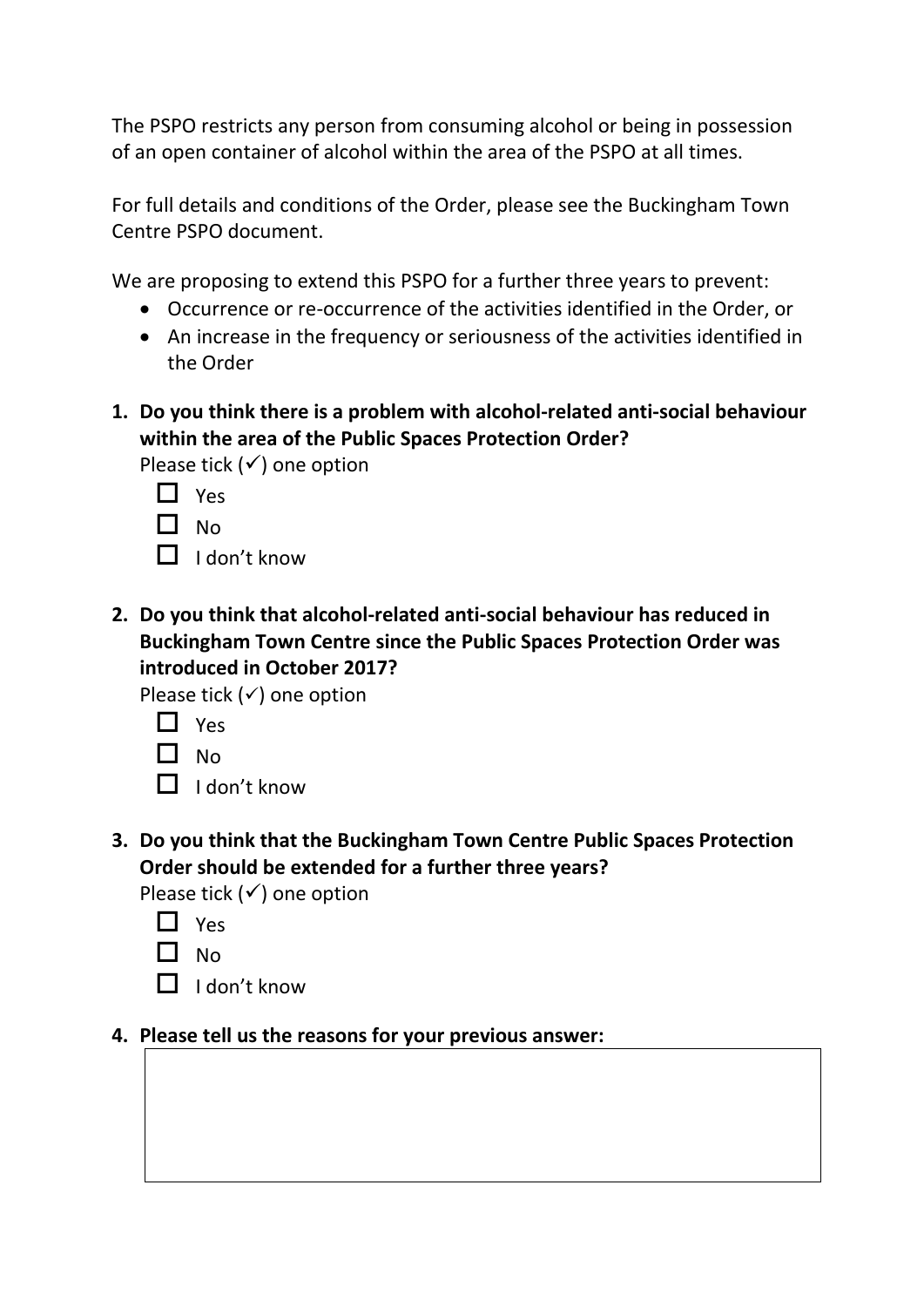**5. If you have any other comments about the Buckingham Town Centre Public Spaces Protection Order, please tell us them here:**

## **About you**

## **6. Which of the following describe you?**

Please tick  $(√)$  all that apply

 $\Box$  I live in Buckingham Town Centre

 $\Box$  I work in Buckingham Town Centre

 $\Box$  I visit Buckingham Town Centre

 $\square$  I represent or own a business in Bucking hamshire

 $\Box$  I represent a community or voluntary group in Bucking hamshire

 $\Box$  I am an elected representative in Bucking hamshire

 $\Box$  I work for Bucking hamshire Council

 $\Box$  Other (please give details below):

**7. If you are responding on behalf of an organisation (e.g. a business or a voluntary group), please provide the following details:**

Name of organisation:

Your job title: